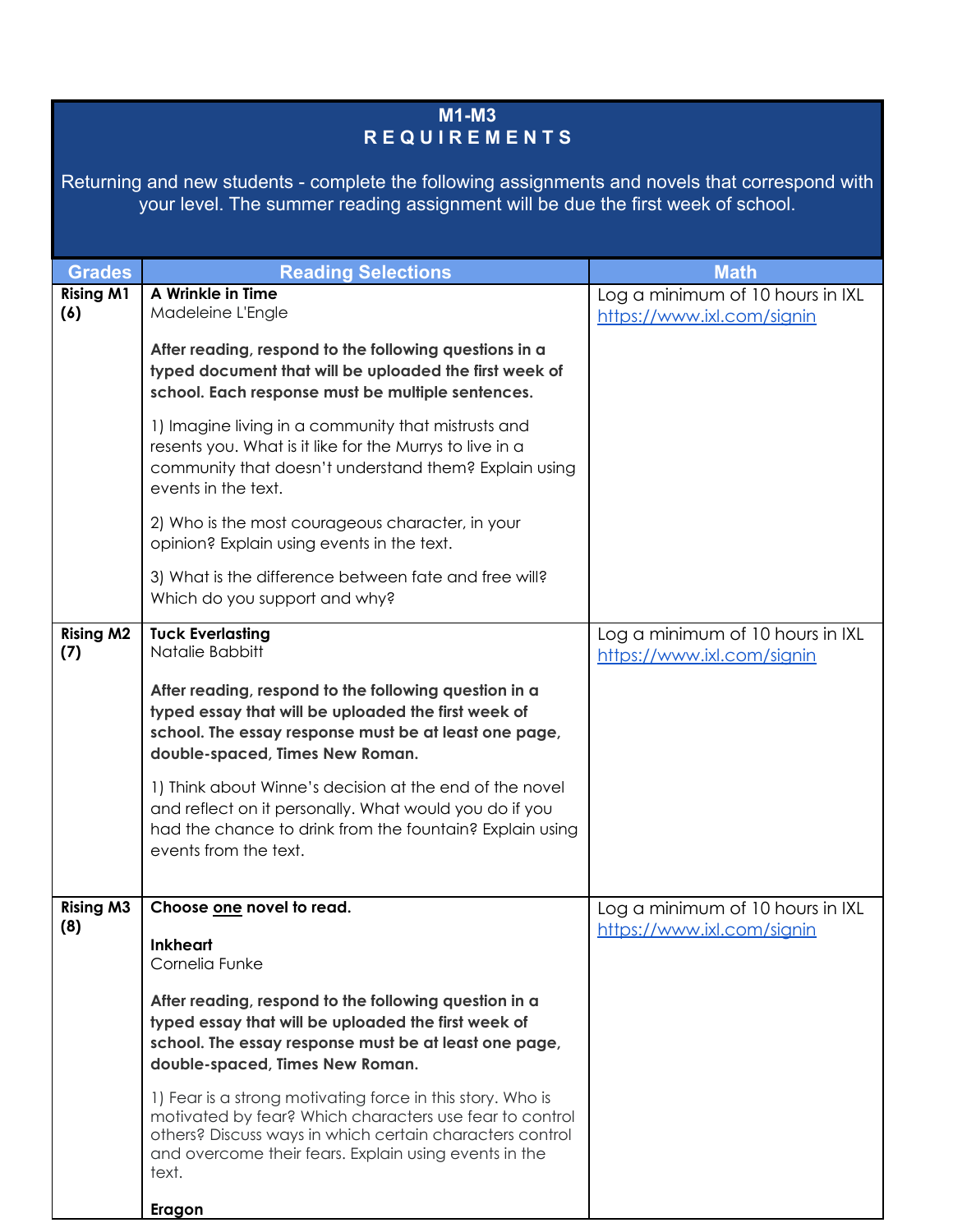| Christopher Paolini                                                                                                                                                                                      |
|----------------------------------------------------------------------------------------------------------------------------------------------------------------------------------------------------------|
| After reading, respond to the following question in a<br>typed essay that will be uploaded the first week of<br>school. The essay response must be at least one page,<br>double-spaced, Times New Roman. |
| 1) How does Eragon grow in the novel? What kind of<br>person is he at the start and who does he become by<br>the end? Explain using events in the text.                                                  |

## **M4-M5 R E Q U I R E M E N T S**

## ALL RISING **MYP4-MYP5** STUDENTS ARE REQUIRED TO READ **BOTH** BOOKS FROM THE REQUIRED READING LIST PROVIDED.

In addition, all students **must** complete **both** summer reading projects over the novel of their choosing. They may choose the prompts listed below that correspond with their grade.

| <b>Grades</b>     | <b>Reading Selections</b><br>(must read both books)                                                                                                                                                                                                                                                                                                   | <b>Math</b>                                                    |
|-------------------|-------------------------------------------------------------------------------------------------------------------------------------------------------------------------------------------------------------------------------------------------------------------------------------------------------------------------------------------------------|----------------------------------------------------------------|
| Rising<br>M4(9)   | The Lightning Thief - Rick Riordan<br>After reading, respond to the following<br>question in a typed reflection that will be<br>uploaded the first week of school. The<br>reflective response must be at least one page,<br>double-spaced, Times New Roman.<br>1) Reflect on your knowledge of Greek<br>Mythology before and after reading the novel. | Log a minimum of 10 hours in IXL<br>https://www.ixl.com/signin |
|                   | In addition, choose a favorite character.<br>Analyze why they are your favorite and what<br>makes them a favorable (or not favorable)<br>literary character. Include a quote from the<br>novel to prove your answer.                                                                                                                                  |                                                                |
| Rising<br>M5 (10) | *you must use the provided online text<br>Don Quixote Classics Illustrated - Miguel de<br>Cervantes<br><b>Online Text</b><br>After reading, respond to the following<br>question in a typed essay that will be<br>uploaded the first week of school. The essay<br>response must be at least two pages,<br>double-spaced, Times New Roman.             | Log a minimum of 10 hours in IXL<br>https://www.ixl.com/signin |
|                   | 1) Analyze a character of choice and their<br>importance and contribution to the plot. Use<br>events from the novel to prove your answer.                                                                                                                                                                                                             |                                                                |